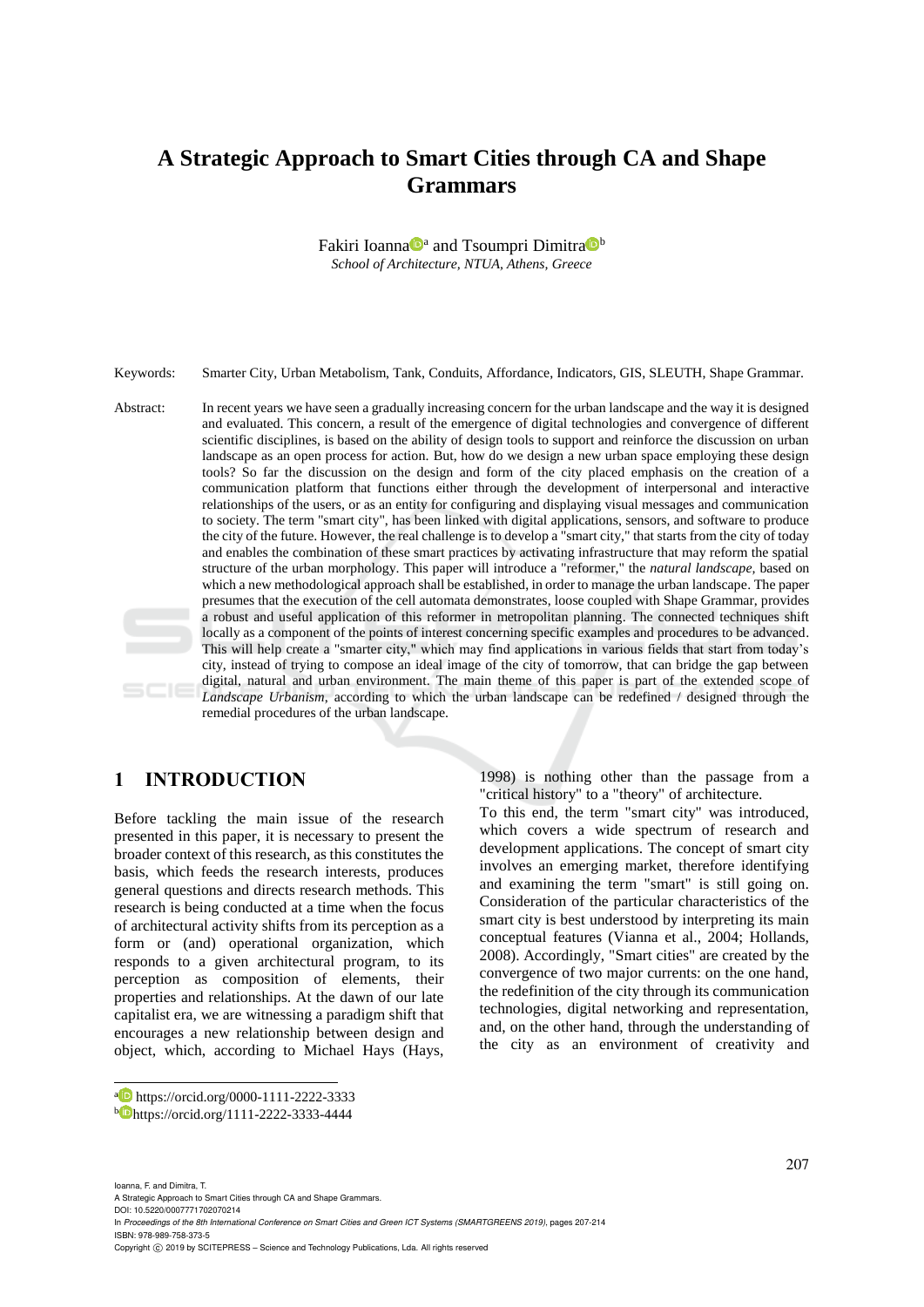innovation. Despite the clear link between *society of creativity* and *information society*, the concept of "smart city" is still controversial. This occurred because term "smart" is often associated with digital functions, and the terms "digital city" and "cyber city" (Mitchell, 2006) are used alternatively and equivalently. However, it is certain that, providing a digital platform or a digital representation of the city does not adequately justify the description of an urban system as innovative. In the following sections, the main framework of the research presented in this paper elaborates on the above questions and proposes a new method for a *smarter* city.

#### **1.1 Research Framework**

Digital applications, sensors, and software often interact towards the creation of the *city of the future*. However, the real challenge in contemporary reality is to develop a "smart city", which starts from the city of today and enables the combination of smart practices. The current research attempts to define the concept of the smart city based on the structure of an existing city. Due to this, Landscape is introduced as a parameter, which in the proposed method acts as a key reformer of the urban fabric.

This paper is organized in two main parts. The first part addresses methodological issues: the importance of landscape ecology and its application to metropolitan planning; and the range of model approaches available in order to create a smarter city. The second part of the paper addresses a new methodological approach to design with emphasis on the landscaping component; the implementation of CA in this strategy; followed by an extended discussion; and ending with some conclusions.

## **2 THE STATE OF THE ART**

*Landscape Urbanism* is a neologism, introduced in 1996 by Charles Waldheim that attempts to describe the landscape as an urban phenomenon, on an effort to reduce the conflicts between the man-made and natural environment of the cities. Landscape Urbanism is today a thriving interdisciplinary practice that emerges as a renewed perception for recording, dealing with, and strategically examining, or designing, towards contemporary problems of the structure of the urban landscape.

Waldheim, through a presentation of two projects from the 1930's and 40's, presents the early emergence of an "organic urbanism" which can be viewed as early versions of landscape urbanism

principles. His account in these projects becomes the basis for a brief look into the rise of this organic way of thinking – that is the rise of landscape urbanism.

## **2.1 Defining the Idea of a** *Smarter* **City based on the Landscape**

As mentioned earlier, the natural landscape, on the one hand, is the lens through which we can describe and visualize the smarter city, while on the other hand, the appreciation of the natural landscape is linked to a search for the landscapes dynamic capabilities as a design standard. Therefore, the landscape comes into the public scene as an indicator of the sustainable growth of the urban fabric, and as an indicator of sustainability to the extent that it can control the delicate dynamic balance between the natural space and the urban fabric. This renders landscape an attractive intervention environment worthy of a smarter city. In this paper, we will try to outline methods and strategies that can manage the dynamic conditions of the natural landscape. Specifically, the aim of the presented research is to propose a method for managing the landscape in the form of a diagram, and an approach, which will be linked with the concept of a smarter city, that is based and builds on the city of today.

# **3 THE MEASURING AND MINING URBAN DATA**

The need to incorporate the ecological component in regional planning and landscape ecology ideas is broadly acknowledged as the fitting reason for environmental planning in urbanizing , however there is as yet a gap between the hypothetical originations of scene biology, the advancement of demonstrating approaches and the genuine usage of coordinated metropolitan planning. Such a comprehensive methodology requires a complex framework approach, so as to more readily comprehend the procedures included and to guarantee that future urban structures are practical and ecologically benign. Then, and most likely because of the absence of incorporated investigation and planning, there is an absence of instruments accessible to lead dynamic recreations of metropolitan land use change that coordinate landscape ecological concepts and principles.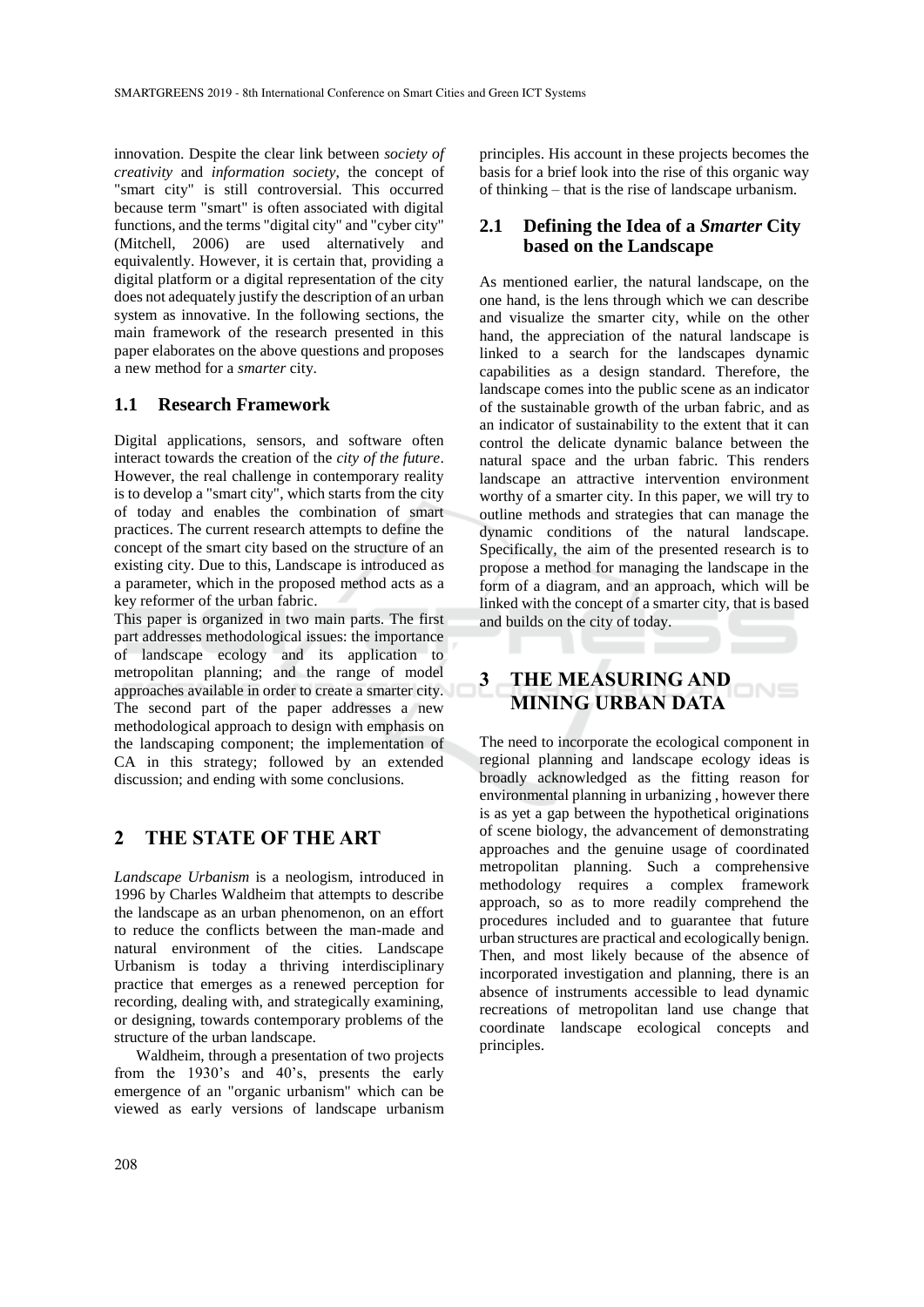#### **3.1 Scope of Model Methodologies Accessible**

A few studies have been done utilizing geological information systems (GIS). Nevertheless, few have endeavored to incorporate scene methodologies concentrated on scene availability, or having ecological segments collaborating progressively with urban pressure(s), or time development.

To analyze pattern and process all through a metropolitan landscape requires models that are delicate and receptive to heterogeneous nearby conditions and changeability. Shape Grammar and Cell automata (CA) are useful in doing this since they are cell-situated in their examination and results, sensitive and versatile to nearby conditions.

# **4 LANDSCAPE ECOLOGY AND A NEW APPLICATION TO METROPOLITAN PLANNING**

In this section we attempt to define the research methodology. The notion of the smarter city as a hybrid field between the natural and the urban fabric permits the exploration of processes that will lead to the effective management of the properties of both systems (natural and urban). According to Herbert Simon (Simon, 1996), the dominant directions in landscape management are: a) prevision and b) the homeostatic and feedback adjustment. Prevision presupposes understanding the initial conditions, the selection of appropriate variables, and decoding of the relations between them. On the other hand, homeostasis refers to the flexibility of a system to absorb environmental changes remaining unchanged, while feedback presupposes a kind of dynamic adjustment of the system. Thus, we will try to outline a strategy for the hybrid development of smarter cities based on these two basic directions.

Specifically, depending on the issue raised each time, the dynamic planning tool is organized in three<br>levels, namely tanks (provision), conduit namely tanks (provision), conduit (homeostatic), affordance (feedback adjustment). Along this policy lines, the first level regards the data configuration. Specifically, all data - parameters derived from the reading of the landscape are identified, recorded and assessed, as well as feed the system and affect its evolutionary path. The data collected, are classified into three categories, which will be constituted as "tanks". The information entered in these tanks include the investigation of parts (for example number and sort of spatial

components and species), the investigation of examples (for example natural connections that assistance set up and support species) and the investigation of procedures (for example natural capacities after some time).

### **4.1 Measuring and Mining Urban Data: Configuration**

This paper proposes that a reasonable comprehension of ecological planning approaches and a clear understanding of spatial configuration of the landscape systems components is central Understanding spatial structure is one of the key activities in picking up a comprehension of patterns and process and in accurately getting ready for their working. In terms of full operational models of the spatial configuration, only two approaches have been widespread in use, due to their flexible implementation. In this way the above mentioned data are identified through Shape Grammar and CA.

#### **4.1.1 Shape Grammar and Measuring Urban Data**

Shape grammars were introduced by Stiny (Stiny, 1980) in A shape grammar consists of a set of rules regarding the embedding and analysis of a shape and its replacement by another. The rules are formed in the following manner:

Transformation Rule **BLICATIONS** 

 $C' = [$  [C - t(g(x))] + t(g(y)) in which C= initial shape,  $t=$  transformation,  $x=R$ ule condition,  $y=$  Rule conclusion

|              | $C' = [C - t(g(x))] + t(g(y))$ |          |
|--------------|--------------------------------|----------|
|              | New Shape                      | (visual) |
| $\mathsf{C}$ | <b>Initial Shape</b>           |          |
| t            | transformation                 |          |
| $\mathbf x$  | Rule condition                 |          |
| V            | <b>Rule Conclusion</b>         |          |

Table 1: Shape rule syntax.

Why shape grammars in cities?

Cities have been shaped through the century not only by landscape or climate but by culture, social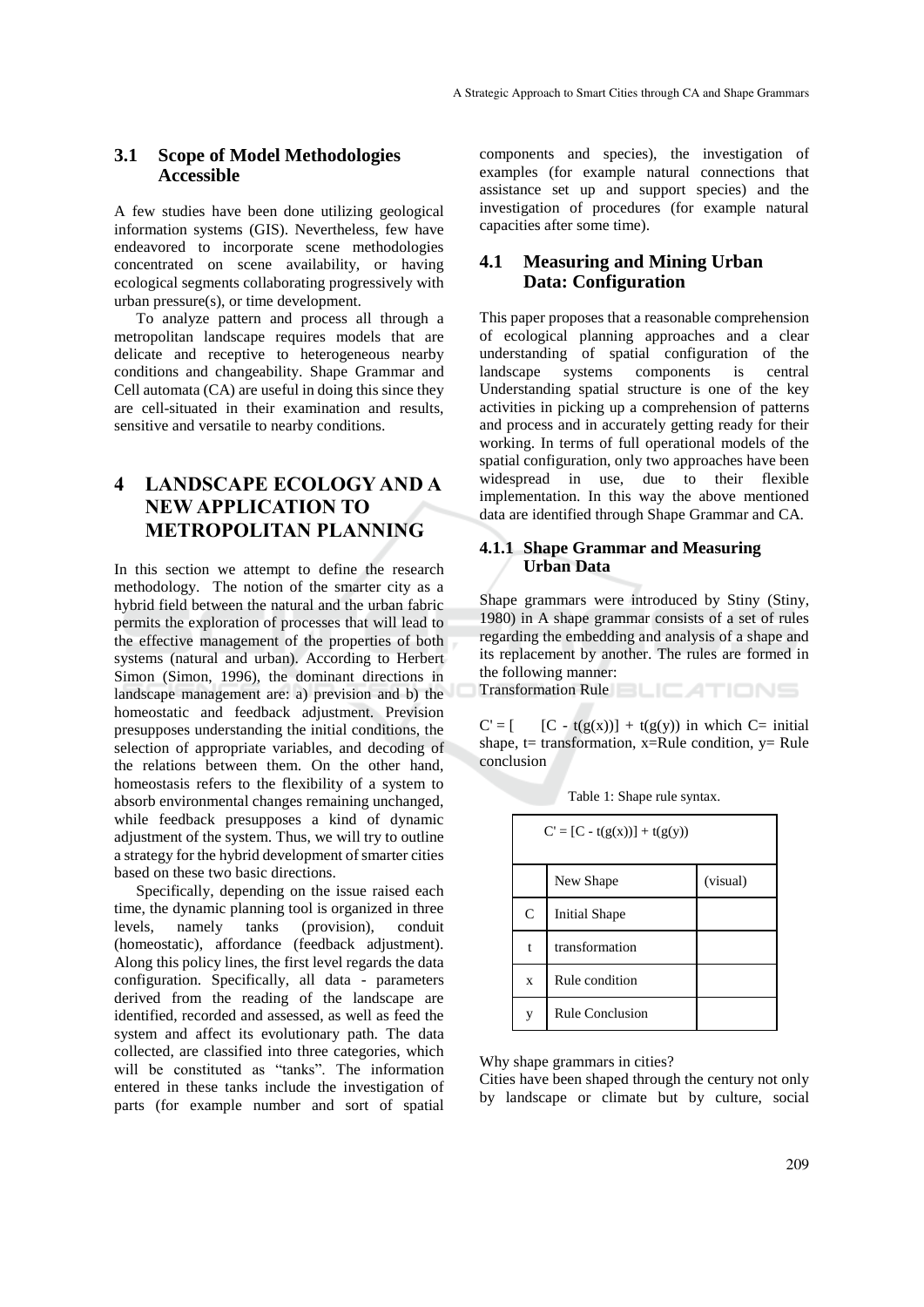composition and daily life as well. All that create a unique character that defines each city expressing all the things that make it familiar to its citizens and express their way of life.

Shape grammars can be helpful at the visual representation of an existing condition that affects the spatial interrelations of a city's components, such as the Built Environment - Natural Environment. After the research parameters are set, the grammar can be be applied analytically to a defined region in order to discover the spatial rules that have been formed up to that moment in the region. The problem can then be decomposed to its basic requirements such as physical elements, physical landscape, geodynamics, buildings and urban expansion. Shape rules can be derived from the interaction of the above and can be used to study the elements' behavior.



Table 2: Shape rule for Natural – Urban transformation.

#### **4.1.2 The SLEUTH Cellular Automaton Model and Measuring Urban Data**

SLEUTH is a CA model created to figure urban development and land use change. SLEUTH is an acronym for Slope, Land Use, Excluded Areas, Urbanization, Transportation, and Hill shade, the information layers that make the model run.

SLEUTH requires five inputs maps: urbanization, transportation, areas excluded from urbanization, slopes, and a hill shaded map (prepared using GIS and then converted to 8 bit GIF images). For all these layers, 0 is a null value, while all the values inbetween 1 and 255 are a measured value. The model also requires that the input layers have the same number of rows and columns and are correctly dereferenced, as the model is sensitive to layer misregistration. Urbanization is the most important layer in the model, and for statistical calibration of the

model at least four urban time periods or spatial extent 'snapshots' must be used.

The model works in the following way: after reading the input layers, initializing random numbers and controlling parameters, a predefined number of interactions takes place that corresponds to the same number of years. An outer loop executes each growth history and retains statistical data, while an inner loop executes the growth rules for a single year. After each model run, sets of descriptive statistics are computed and saved to a file for the purpose of calibration. There are thirteen scores, and include: r2 population (least squares regression score for the number of urban pixels compared to actual urbanization for the control years), edge r2 (least squares regression score for the length of the urban-rural edge compared to actual urbanization for the control years), r2 clusters (least squares regression score for modelled average urban cluster size compared to known mean urban cluster size for the control years).



#### **4.2 Conduit**

#### **4.2.1 How Shape Grammar Can Derive Sleuth Rules for Spatial Configuration**

As mentioned in (4.1.1) shape grammars can be used analytically to visually express spatial properties of a given problem and form shape rules that express them, for example how does built environment develop itself around existing rivers in a specific city? The formation of such rules can help establish a certain vocabulary of the case study region.

p.e

```
If (C = initial condition){
 If (river_not_covered){
    riverbank();
    builtEnvi();
```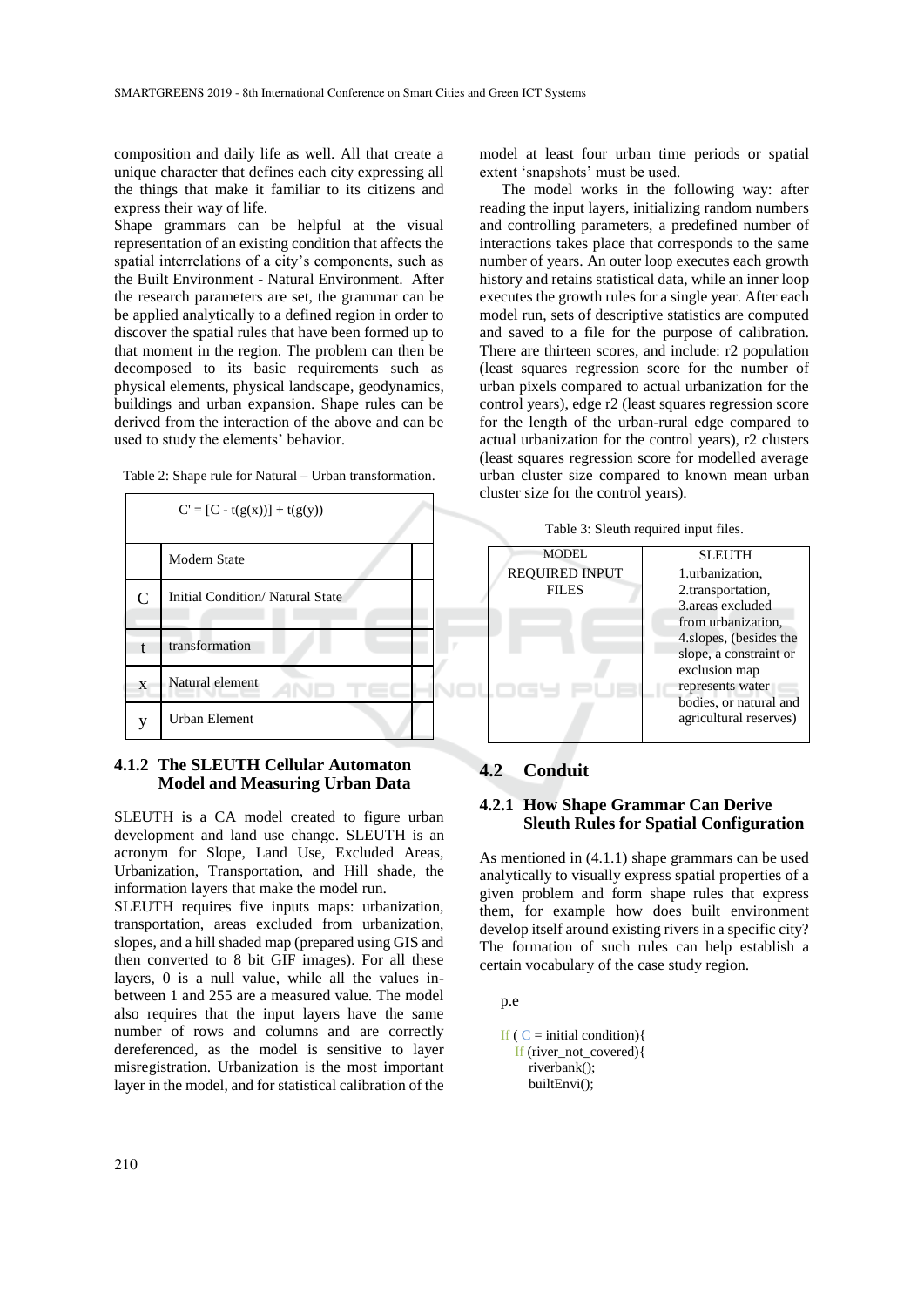```
 If (r_bank && b_Envi) {
       If ((r_bank ∩b_Envi) \neq0){
          Shape Rule Y1 = (Overlap_Shape);Shape w1 = (r \space bank - b \space Envi);Shape b1= (b_Envi-r_bank);
           }
    Else if ((r \t bank \t \t \t\t\t(b \t \t \t\t\t\tEnvi) = 0)inBetween();
             Shape Rule Y2 = (Inbetween\_Shape);}
    Else () {
              neighboring= true
             }
}
Else() {
    urbanEnvironment();
      .
      .
      .
}
```
Table 4: Shape rules syntax for intervention strategy.

}

| $C' = [C - t(g(x))] + t(g(y))$ |                                                       |  |  |
|--------------------------------|-------------------------------------------------------|--|--|
|                                | Desired condition                                     |  |  |
| $\overline{C}$                 | <b>Current Condition</b>                              |  |  |
| $\mathbf{t}$                   | transformation rule based on Shape<br><b>Grammars</b> |  |  |
| X                              | Element to be replaced                                |  |  |
| V                              | New element                                           |  |  |

Y<sub>1</sub> and Y<sub>2</sub> are shape rules while  $\{w1,b1\}$  are subsets. More steps can be used in order to acquire more properties such as riverBank (); which can be used to define shape transformation of the river bank, the kind of material that exists on the bank. In order to complete the analysis and create a "language" one needs syntax. Cellular automata come in to logically define the neighboring properties of the shape's interrelations. More specifically, SLEUTH CA, can help create a list of neighboring Logic Rules based on the data of the SLEUTH method. The data are used as parameters for the shape grammars. The purpose of this cross referenced method is to create one, final, list of rules, a language. This way the set of rules is multilayered and holds properties spatial interrelations, neighboring, materials, physical elements or even social properties.

Once the analysis is completed and the problem has been defined one can study the best strategy of intervention and composition by using the language of the existing region, creating a landscape that is familiar to the city and works with it.

#### **4.2.2 How a CA Model Can Direct Sleuth Urban Rules**

This Understanding spatial structure is one of the key activities in picking up a comprehension of patterns and process and in effectively anticipating their working. CVCA builds on SLEUTH and builds up a lot of countervailing methodologies to the urban development dispensed by SLEUTH. This dynamic association is valuable, since it permits urban development produced by SLEUTH to be headed to different territories where the techniques are not connected. CVCA starts by surveying the underlying condition of the scene, creating a few scene measurements dependent on the underlying state, and utilizing these measurements to choose and execute the proper scene procedures. CVCA then interfaces yearly with SLEUTH so as to have the scene techniques upheld, along these lines managing SLEUTH forward to 'great to-develop' regions, and buffering essential environmental regions distinguished by CVCA from anticipated urban improvement. (Silva, Ahern, Wileden , 2008)

This is the principle motivation behind why the CVCA show is named 'countervailing cellular automaton'. It utilizes a lot of scene biological methodologies to balance urban development to great to-develop territories.

The CVCA demonstrate requires a similar info layers as SLEUTH (Slope, Hill shade, Transportation, Urban, Excluted). The excludes layer must be changed altogether, in any case, so as to recognize an alternate class that represents to every one of the territories outside the boundary of the metropolitan zones. These zones are avoided from urbanization, yet for CVCA purposes they can't be viewed as a similar kind of prohibition, since they don't figure in the use of the natural techniques. The measurements utilized were picked by the spatial indicators that have been referenced in various landscape ecological studies .

SLEUTH will work, in this way, as the background of urban elements, where a lot of natural elements needs to countervail. Through time, this round of cooperation of urban– landscape will create an alternate picture of the metropolitan territory, where the requirements of urban development are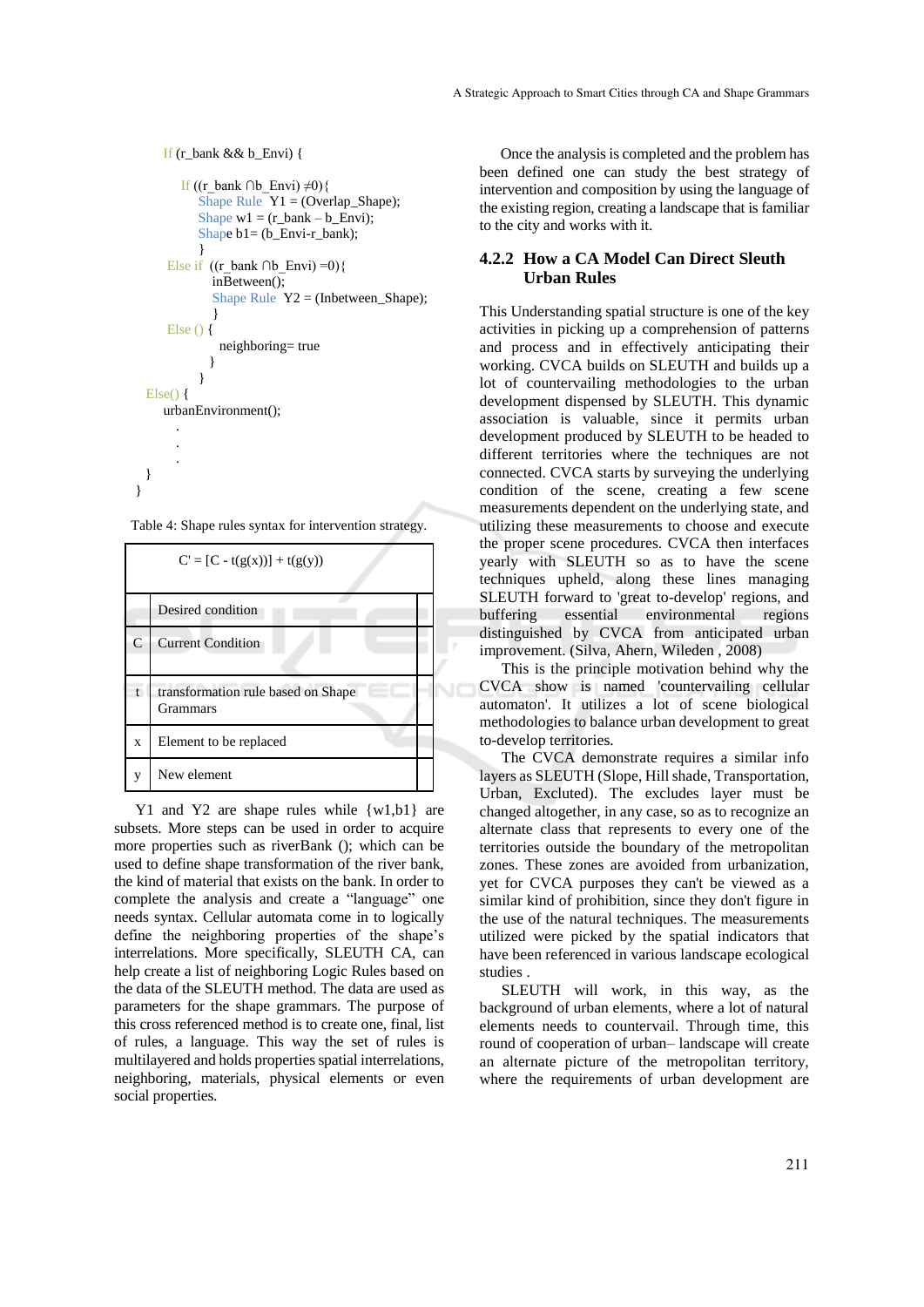fulfilled, however where environmental necessities are likewise kept up, expanded or enhanced.

#### **4.3 Affordance**

The movement of the conduit is double at the level of the switching, depending on the sign of the vector objects located therein. Since the vector objects with negative sign (-) are considered those whose size deviation from the permissible limits (indicators) is the highest, as indicated by the indices. In the second selection step from said selected vector objects, we chose to consider first those which the chart has indicated from the outset that require special attention against the particular way in which they are studies.

The CVCA yields four classes that coordinate five diverse scene arranging methodologies (protective, defensive, offensive, opportunistic, let it grow). As examined in the presentation, it is imperative to build up this sort of model, where urban and ecological elements can be coordinated, taking into consideration reenactments where both urban and natural needs are considered and designated in a feasible future.

## **5 LARISSA AREA**

Larissa, Greece is the territory of examination of the exploration (Fig. 1). So as to more readily comprehend the subsequent measurements inside the alignment results and in this manner in the situations. The case study was a landfill outside the city that was meant to be an Agricultural Center and a Park. Since the landfill was not occupied the stage of analysis gave way to analytical approach of composition through the use of Cellular Automata.



Figure 1: Sleuth and Shape Grammar required input files and indicators.



Figure 2: Offensive strategy. Set up an external support to the fix and a passage to its neighbor.



Figure 3: Defensive strategy. 50% (all cells are low probability of change).



Figure 4: Opportunistic strategy. Establish corridor between the fix and its neighbor.

Figure 5: Protective strategy. Establish corridor and create outer buffer.

36 S S



Figure 6: Output files.

The application of CA formed cells of 8 different qualities, *built areas, hard ground, soft ground, urban water, non urban water, urban green, free space and sports* which are set with specific neighboring properties. The next step was to use Shape Grammars to bring these qualities into shape and turn them into human scale spaces.

The main part of that study was the imprint of the underwater veins on the surface and how that could be a living space. Each Shape Rule is connected to a neighboring condition of the CA.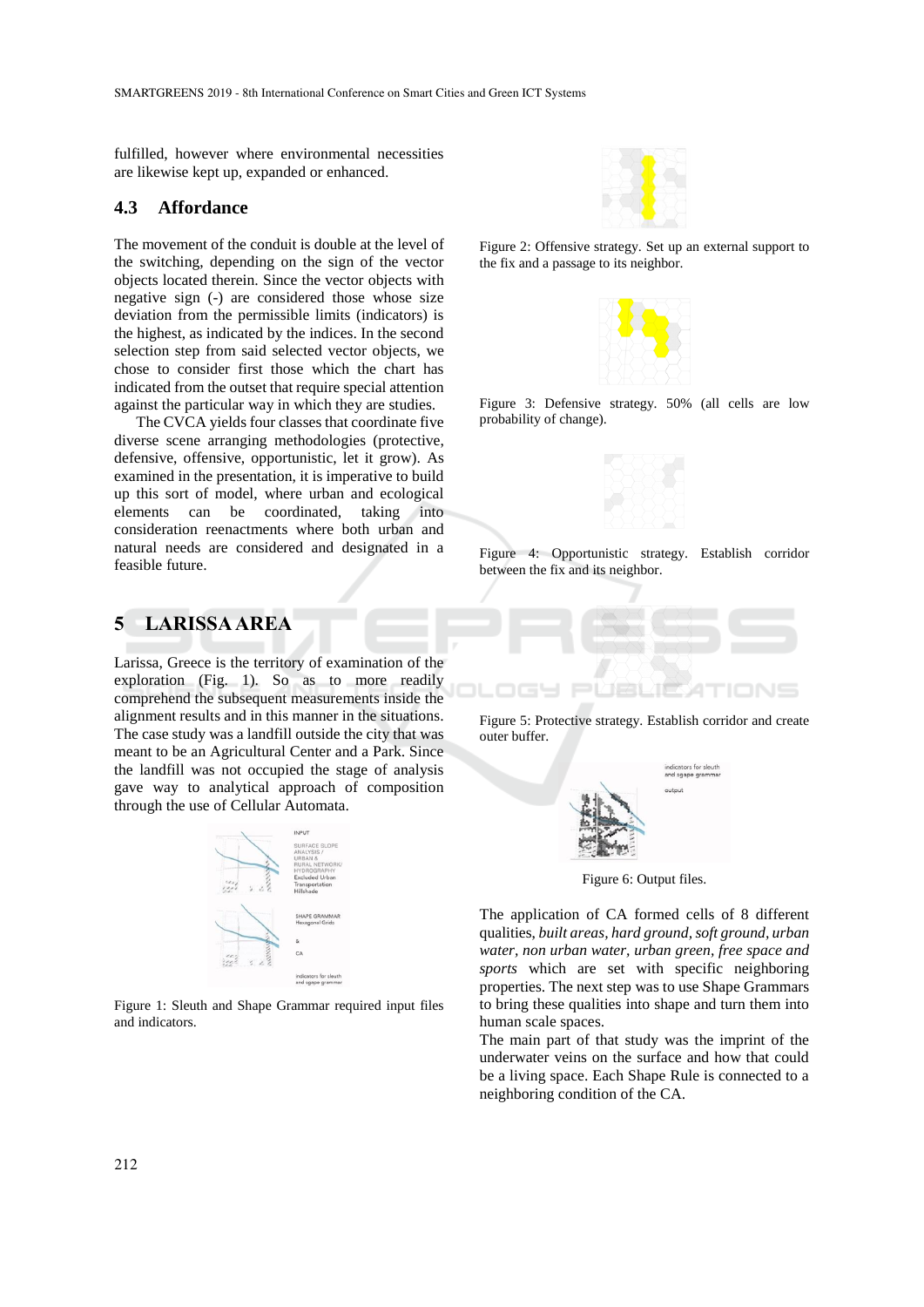

Figure 7: Shape rules for water points, the initial condition is represented on the left. The initial condition is the hexagon cell defined by its nodes. The first step is the intersection of the cells with the water vein imprint which gives us new nodes. The second rule is the application of the triangle shape through transformation to the shape result from the intersection.



Figure 8: Shape result.

Following the urban water cells, came the formation of the 'banks' the neighboring cells according to the CA results. The shape rules that were applied were aimed at the formation of a landscape supporting the strategy.



Figure 9: Shape rules for the landscape formation, initial condition is on the left and shape result is on the right. After the shape has been finalized there is one more step, that of node interpolation. The shape results must not include more than 3 neighbouring cells and must not intersect with more than 3 of their segments.



Figure 10: Shape result example.

## **6 CONCLUSION**

To sum up, if today the cultural consideration changes looking for a smarter city, then design strategies should move to manufacturing techniques that manage change through ecological evolving and developing platforms. On an effort to form a smarter city, natural landscape should not be a backdrop on which the urban articulation will be placed, but a dynamic field of study, management and recovery of the urban fabric. On this basis the research presented in this paper a first conceptual approach to a

mechanism that may monitor the transformation of natural space, fed with data obtained from its analysis, in order to compose them and redefine the urban space. It could be said that this mechanism acts as a filter which not only receives information but also checks if this information can be changed and also produces connections and forms supported by computer generated programs. Unlike traditional urban fabric design methods, or the digitized form of smart cities, this mechanism aims to produce a smarter city through a renewed perception of convergence of the aspect between man-made environment and natural space.

This paper sets up the need to incorporate the natural part in region planning, and featured landscape ecology concepts as the proper reason for environmental planning in urbanizing districts. The gap between the hypothetical originations and the practise of landscape is apparent; the advancement of displaying approaches and the real usage of coordinated metropolitan planning will in general be ignored. While we can point to a few explanations behind this gap, it is imperative to feature one of its plausible main drivers: an holistic methodology requires a complex system approach, so as to all the more likely comprehend the procedures included and to ensure that future urban structures are practical and naturally generous; and the truth of the matter is that we are utilized to deal with the issues and solutions.

By proposing an urban model (SLEUTH) that can cooperate with landscape ecology model (CVCA) and with a social-economic tool (Shape Grammar) so as to propose plenty of arranging techniques that can guide urban development, this paper is contributing to the progress of research in and practise with regards to landscape planning.

#### **REFERENCES**

- Batty, M. (1999). Modelling urban dynamics through GISbased cellular automata. Computer Environment and Urban Systems, 23, 205–233.
- Batty, M., Xie, Y., and Zhanli, S. (1999). Modellng urban dynamics through GIS-based cellular automata. Computers, Environment and Urban Systems, 23, 205– 233.
- Batty, M. (1996). Fractal cities. London: Academic Press.Batty, M. (2005). Cities and complexity. Cambridge, MA: The MIT Press.
- Corner, J. 2003. Landscape Urbanism. In *Landscape Urbanism: A Manual for the Machinic Landscape.*  Architectural Association.
- Clarke, K. (1998). Loose-coupling a cellular automaton model and GIS: Long-term urban growth prediction for